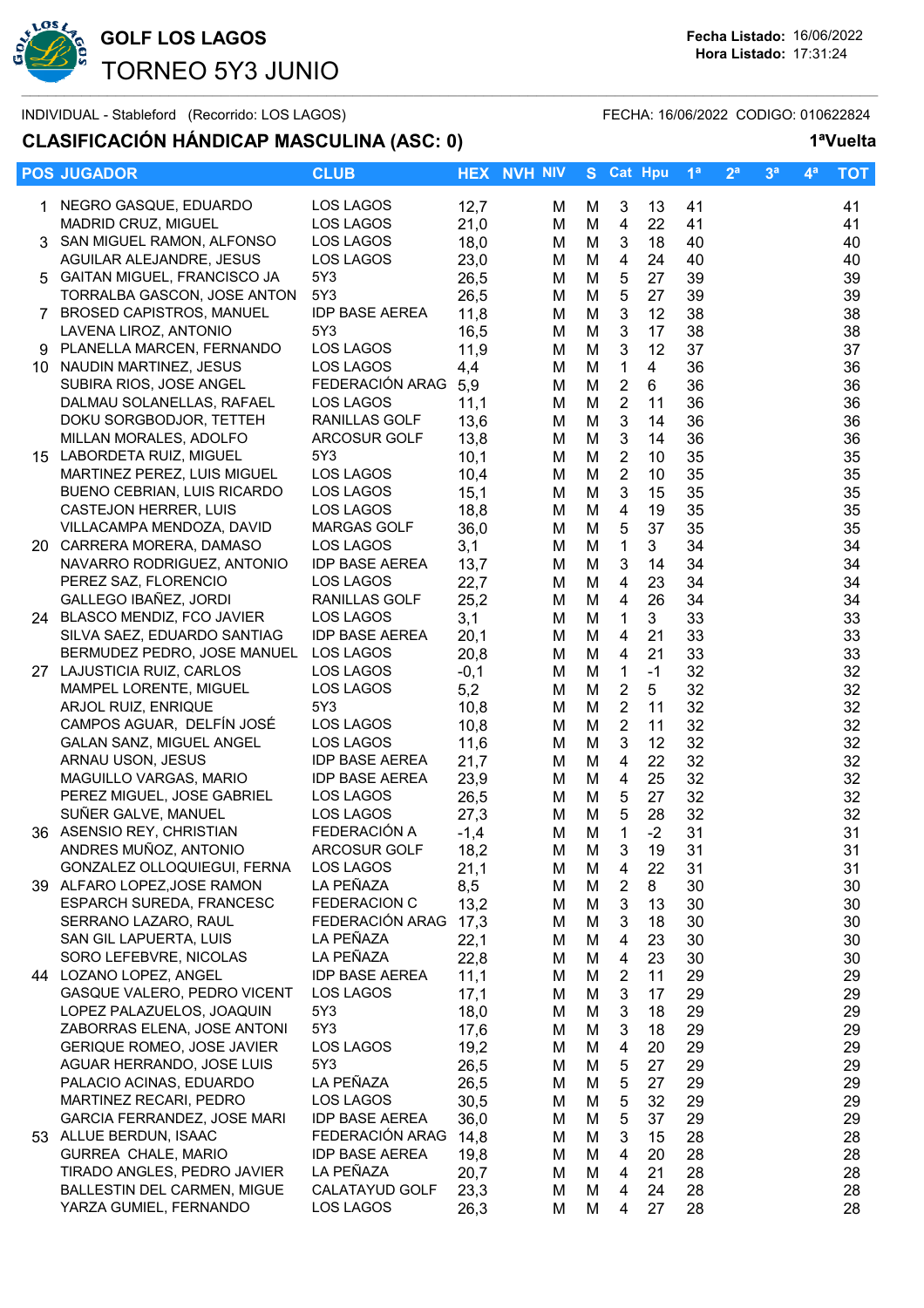

# **CLASIFICACIÓN HÁNDICAP MASCULINA (ASC: 0) 1ªVuelta**

| 1ªVuelta |
|----------|
|          |

|     | <b>POS JUGADOR</b>             | <b>CLUB</b>           |      | <b>HEX NVH NIV</b> | S. |   | Cat Hpu | 1 <sup>a</sup> | 2 <sup>a</sup> | 3 <sup>a</sup> | $\mathbf{4}^{\mathsf{a}}$ | тот |
|-----|--------------------------------|-----------------------|------|--------------------|----|---|---------|----------------|----------------|----------------|---------------------------|-----|
|     | POCIELLO ZURITA, ANGEL         | <b>GOLF DE GUARA</b>  | 28,4 | м                  | м  | 5 | 29      | 28             |                |                |                           | 28  |
| 59. | CARABASA FONTANET, FRANCISC    | <b>IDP BASE AEREA</b> | 16,6 | м                  | м  | 3 | 17      | 27             |                |                |                           | 27  |
|     | SERRANO SOLER, EUSEBIO         | <b>FEDERACION C</b>   | 22,9 | м                  | м  | 4 | 24      | 27             |                |                |                           | 27  |
|     | MOZOTA DUARTE, JULIAN          | <b>COSTA BALLENA</b>  | 26,3 | м                  | м  | 4 | 27      | 27             |                |                |                           | 27  |
| 62  | <b>PRIETO GIMENEZ, JORGE</b>   | <b>LA GALERA</b>      | 28,3 | м                  | м  | 5 | 29      | 26             |                |                |                           | 26  |
| 63  | PEYRON GIMENO, TOMAS           | 5Y3                   | 28,3 | м                  | м  | 5 | 29      | 25             |                |                |                           | 25  |
| 64  | TRESACO GRACIA, ANTONIO        | <b>GOLF DE GUARA</b>  | 30,4 | м                  | м  | 5 | 31      | 24             |                |                |                           | 24  |
| 65  | PUENTE AVELLANAS, JESUS        | 5Y3                   | 16,3 | м                  | м  | 3 | 17      | 23             |                |                |                           | 23  |
| 66  | LORENTE CUARTERO, MIGUEL AN    | LOS LAGOS             | 18,1 | м                  | м  | 3 | 19      | 22             |                |                |                           | 22  |
| 67  | LOPEZ BURGALETA, IGNACIO       | CERRO-FONTELLAS       | 18,1 | м                  | м  | 3 | 19      | 21             |                |                |                           | 21  |
| 68. | <b>GERIQUE RUBIRA, EDUARDO</b> | ARCOSUR GOLF          | 33.0 | м                  | м  | 5 | 34      | 20             |                |                |                           | 20  |
|     | LOZANO RENIEBLAS, ANGEL        | LOS LAGOS             | 34,1 | м                  | м  | 5 | 35      | 20             |                |                |                           | 20  |
| 70. | TRESACO GRACIA, FERNANDO       | <b>GOLF DE GUARA</b>  | 12,6 | м                  | м  | 3 | 13      |                |                |                |                           | Ret |
|     | VARELA DE SEIJAS FLORES, ED    | LOS LAGOS             | 10,2 | м                  | м  | 2 | 10      |                |                |                |                           | N.P |
|     |                                |                       |      |                    |    |   |         |                |                |                |                           |     |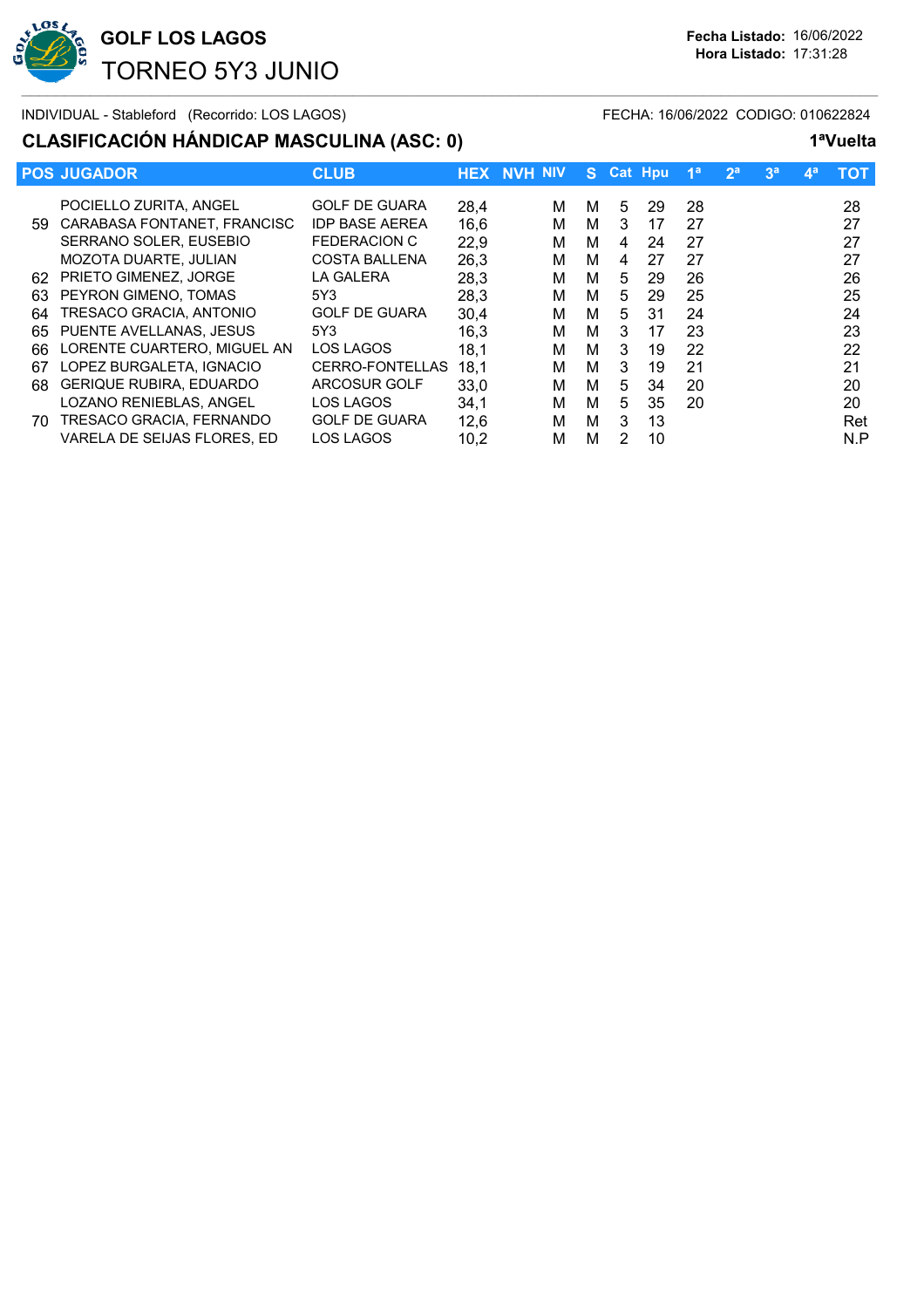

## **CLASIFICACIÓN HÁNDICAP FEMENINA (ASC: 0) 1ªVuelta**

| <b>POS JUGADOR</b>                                                                                    | <b>CLUB</b>                          | HEX NVH NIV S Cat Hpu $1^a$ $2^a$ $3^a$ $4^a$ TOT |                   |        |                                 |                         |  |                      |
|-------------------------------------------------------------------------------------------------------|--------------------------------------|---------------------------------------------------|-------------------|--------|---------------------------------|-------------------------|--|----------------------|
| 1 LOPEZ PERALTA, ALICIA<br>2 ALLUE FRAGUAS, FELISA<br>3 RINCON DUQUE, JOSEFINA<br>4 FERRERO LASO, ANA | 5Y3<br>LOS LAGOS<br>5Y3<br>LOS LAGOS | 29,2<br>30,4<br>26.5<br>26,5                      | M F<br>M F<br>M F | 5<br>5 | M F 5 32<br>5 34<br>-29<br>- 29 | - 36<br>30<br>-23<br>22 |  | 36<br>30<br>23<br>22 |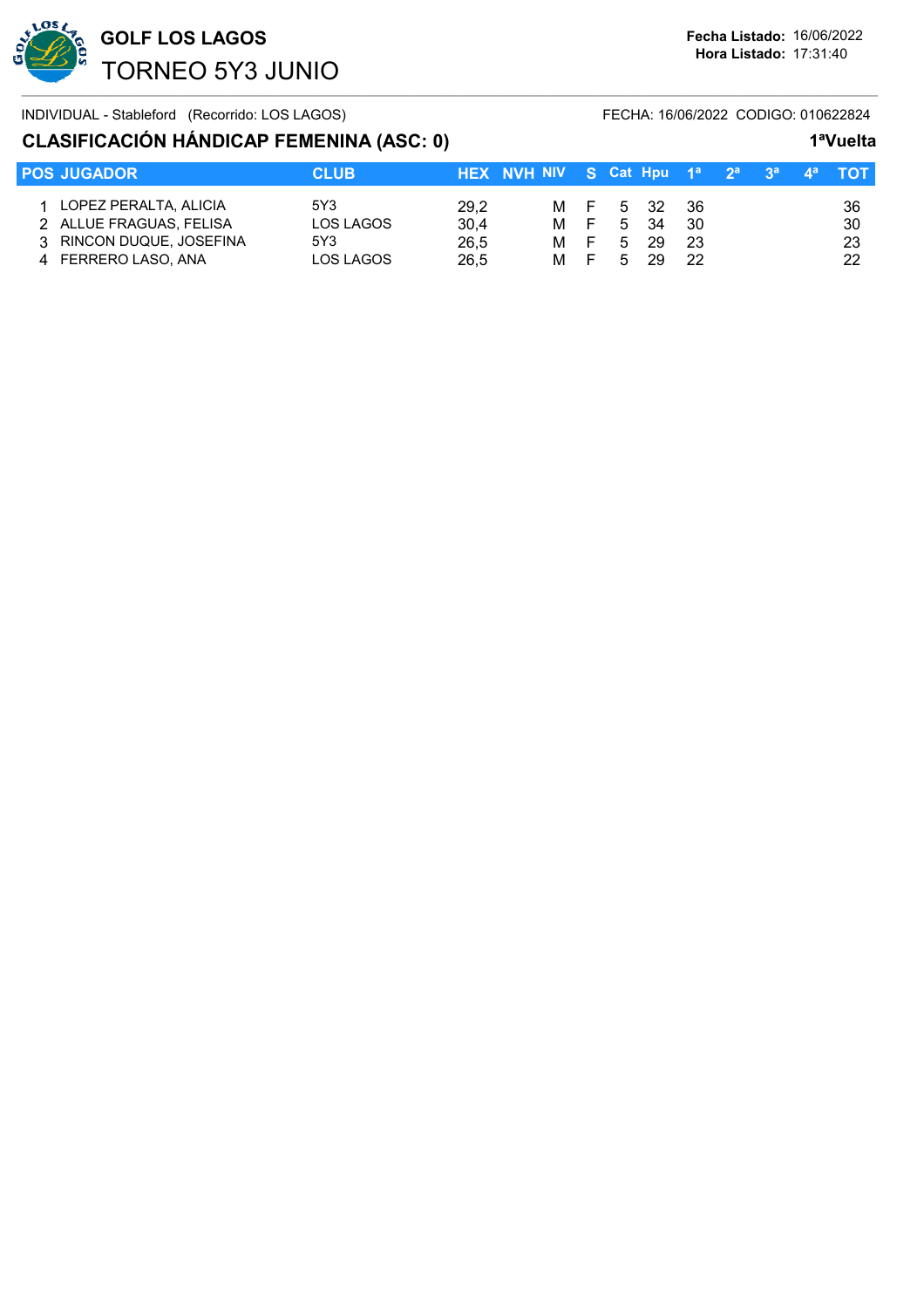

# **CLASIFICACIÓN SCRATCH MASCULINA (ASC: 0) 1ªVuelta**

**POS JUGADOR CLUB CLUB HEX NVH NIV S** Cat Hpu  $1^a$ 

|    |    |                | . vuvilu    |
|----|----|----------------|-------------|
| 2a | ξă | $\mathbf{A}$ a | <b>LTOT</b> |
|    |    |                |             |

|     | 1 LAJUSTICIA RUIZ, CARLOS         | LOS LAGOS             | $-0,1$ | M | M | 1                         | $-1$           | 33 | 33 |
|-----|-----------------------------------|-----------------------|--------|---|---|---------------------------|----------------|----|----|
|     | ASENSIO REY, CHRISTIAN            | FEDERACIÓN A          | $-1,4$ | M | M | 1                         | $-2$           | 33 | 33 |
|     | NAUDIN MARTINEZ, JESUS            | LOS LAGOS             | 4,4    | M | M | 1                         | 4              | 32 | 32 |
| 4   | CARRERA MORERA, DAMASO            | LOS LAGOS             | 3,1    | M | M | $\mathbf{1}$              | 3              | 31 | 31 |
|     | 5 SUBIRA RIOS, JOSE ANGEL         | FEDERACIÓN ARAG       | 5,9    | M | M | $\overline{2}$            | $6\phantom{1}$ | 30 | 30 |
|     | BLASCO MENDIZ, FCO JAVIER         | LOS LAGOS             | 3,1    | M | M | 1                         | 3              | 30 | 30 |
| 7   | NEGRO GASQUE, EDUARDO             | LOS LAGOS             | 12,7   | М | M | $\ensuremath{\mathsf{3}}$ | 13             | 28 | 28 |
| 8   | MAMPEL LORENTE, MIGUEL            | LOS LAGOS             | 5,2    | М | M | $\boldsymbol{2}$          | 5              | 27 | 27 |
| 9   | <b>BROSED CAPISTROS, MANUEL</b>   | <b>IDP BASE AEREA</b> | 11,8   | M | M | $\ensuremath{\mathsf{3}}$ | 12             | 26 | 26 |
|     | 10 PLANELLA MARCEN, FERNANDO      | LOS LAGOS             | 11,9   | M | M | $\ensuremath{\mathsf{3}}$ | 12             | 25 | 25 |
|     | DALMAU SOLANELLAS, RAFAEL         | LOS LAGOS             |        |   |   | $\overline{2}$            | 11             | 25 | 25 |
|     |                                   | 5Y3                   | 11,1   | М | M | $\overline{2}$            |                |    |    |
|     | LABORDETA RUIZ, MIGUEL            |                       | 10,1   | М | M |                           | 10             | 25 | 25 |
|     | MARTINEZ PEREZ, LUIS MIGUEL       | LOS LAGOS             | 10,4   | М | M | $\overline{2}$            | 10             | 25 | 25 |
|     | 14 CAMPOS AGUAR, DELFÍN JOSÉ      | LOS LAGOS             | 10,8   | М | M | $\overline{2}$            | 11             | 23 | 23 |
| 15  | SAN MIGUEL RAMON, ALFONSO         | LOS LAGOS             | 18,0   | М | M | 3                         | 18             | 22 | 22 |
|     | DOKU SORGBODJOR, TETTEH           | RANILLAS GOLF         | 13,6   | M | M | 3                         | 14             | 22 | 22 |
|     | MILLAN MORALES, ADOLFO            | ARCOSUR GOLF          | 13,8   | M | M | 3                         | 14             | 22 | 22 |
|     | ALFARO LOPEZ, JOSE RAMON          | LA PEÑAZA             | 8,5    | M | M | $\boldsymbol{2}$          | 8              | 22 | 22 |
|     | 19 LAVENA LIROZ, ANTONIO          | 5Y3                   | 16,5   | М | M | $\mathbf{3}$              | 17             | 21 | 21 |
|     | ARJOL RUIZ, ENRIQUE               | 5Y3                   | 10,8   | М | M | $\overline{2}$            | 11             | 21 | 21 |
| 21. | MADRID CRUZ, MIGUEL               | LOS LAGOS             | 21,0   | М | M | $\overline{\mathbf{4}}$   | 22             | 20 | 20 |
|     | BUENO CEBRIAN, LUIS RICARDO       | LOS LAGOS             | 15,1   | M | M | 3                         | 15             | 20 | 20 |
|     | NAVARRO RODRIGUEZ, ANTONIO        | <b>IDP BASE AEREA</b> | 13,7   | М | M | 3                         | 14             | 20 | 20 |
|     | GALAN SANZ, MIGUEL ANGEL          | LOS LAGOS             | 11,6   | М | M | 3                         | 12             | 20 | 20 |
|     | 25 LOZANO LOPEZ, ANGEL            | <b>IDP BASE AEREA</b> | 11,1   | М | M | $\overline{2}$            | 11             | 19 | 19 |
| 26. | AGUILAR ALEJANDRE, JESUS          | LOS LAGOS             | 23,0   | М | M | 4                         | 24             | 18 | 18 |
| 27  | CASTEJON HERRER, LUIS             | LOS LAGOS             | 18,8   | М | M | 4                         | 19             | 17 | 17 |
|     | <b>ESPARCH SUREDA, FRANCESC</b>   | <b>FEDERACION C</b>   | 13,2   | M | M | 3                         | 13             | 17 | 17 |
|     | 29 TORRALBA GASCON, JOSE ANTON    | 5Y3                   | 26,5   | M | M | 5                         | 27             | 15 | 15 |
|     | ALLUE BERDUN, ISAAC               | FEDERACIÓN ARAG       | 14,8   | M | M | 3                         | 15             | 15 | 15 |
|     | 31 SUÑER GALVE, MANUEL            | <b>LOS LAGOS</b>      | 27,3   | M | M | 5                         | 28             | 14 | 14 |
|     | GAITAN MIGUEL, FRANCISCO JA       | 5Y3                   | 26,5   | M | M | 5                         | 27             | 14 | 14 |
|     | SILVA SAEZ, EDUARDO SANTIAG       | <b>IDP BASE AEREA</b> | 20,1   | М | M | 4                         | 21             | 14 | 14 |
|     | BERMUDEZ PEDRO, JOSE MANUEL       | LOS LAGOS             | 20,8   | М | M | 4                         | 21             | 14 | 14 |
|     | ANDRES MUÑOZ, ANTONIO             | ARCOSUR GOLF          | 18,2   | М | M | 3                         | 19             | 14 | 14 |
|     | SERRANO LAZARO, RAUL              | FEDERACIÓN ARAG       | 17,3   | M | M | 3                         | 18             | 14 | 14 |
|     | CARABASA FONTANET, FRANCISC       | <b>IDP BASE AEREA</b> | 16,6   | M | M | 3                         | 17             | 14 | 14 |
| 38. | GALLEGO IBAÑEZ, JORDI             | RANILLAS GOLF         | 25,2   | M | M | 4                         | 26             | 13 | 13 |
|     | PEREZ SAZ, FLORENCIO              | <b>LOS LAGOS</b>      | 22,7   | M | M | 4                         | 23             | 13 | 13 |
|     | TIRADO ANGLES, PEDRO JAVIER       | LA PEÑAZA             | 20,7   | M | M | 4                         | 21             | 13 | 13 |
|     | ZABORRAS ELENA, JOSE ANTONI       | 5Y3                   | 17,6   | M | M | 3                         | 18             | 13 | 13 |
|     | PUENTE AVELLANAS, JESUS           | 5Y3                   | 16,3   | M | M | 3                         | 17             | 13 | 13 |
|     | GASQUE VALERO, PEDRO VICENT       | LOS LAGOS             | 17,1   | м | M | 3                         | 17             | 13 | 13 |
|     | 44 MAGUILLO VARGAS, MARIO         | <b>IDP BASE AEREA</b> | 23,9   | M | M | 4                         | 25             | 12 | 12 |
|     | SORO LEFEBVRE, NICOLAS            | LA PEÑAZA             | 22,8   | М | M | 4                         | 23             | 12 | 12 |
|     | <b>GURREA CHALE, MARIO</b>        | <b>IDP BASE AEREA</b> | 19,8   | м | M | 4                         | 20             | 12 | 12 |
|     | LOPEZ PALAZUELOS, JOAQUIN         | 5Y3                   | 18,0   | М | M | 3                         | 18             | 12 | 12 |
|     | 48 PEREZ MIGUEL, JOSE GABRIEL     | LOS LAGOS             | 26,5   | М | M | 5                         | 27             | 11 | 11 |
|     | <b>GERIQUE ROMEO, JOSE JAVIER</b> | LOS LAGOS             | 19,2   | М | M | 4                         | 20             | 11 | 11 |
|     | 50 YARZA GUMIEL, FERNANDO         | LOS LAGOS             | 26,3   | м | M | 4                         | 27             | 10 | 10 |
|     | BALLESTIN DEL CARMEN, MIGUE       | CALATAYUD GOLF        | 23,3   | M | M | 4                         | 24             | 10 | 10 |
|     | ARNAU USON, JESUS                 | <b>IDP BASE AEREA</b> | 21,7   | M | М | 4                         | 22             | 10 | 10 |
|     | 53 AGUAR HERRANDO, JOSE LUIS      | 5Y3                   | 26,5   | M | M | 5                         | 27             | 9  | 9  |
|     | SAN GIL LAPUERTA, LUIS            | LA PEÑAZA             | 22,1   | м | M | 4                         | 23             | 9  | 9  |
|     | GONZALEZ OLLOQUIEGUI, FERNA       | LOS LAGOS             | 21,1   | м | M | 4                         | 22             | 9  | 9  |
|     | 56 MOZOTA DUARTE, JULIAN          | <b>COSTA BALLENA</b>  | 26,3   | M | M | 4                         | 27             | 8  | 8  |
|     | LOPEZ BURGALETA, IGNACIO          | CERRO-FONTELLAS 18,1  |        | М | M | 3                         | 19             | 8  | 8  |
|     |                                   |                       |        |   |   |                           |                |    |    |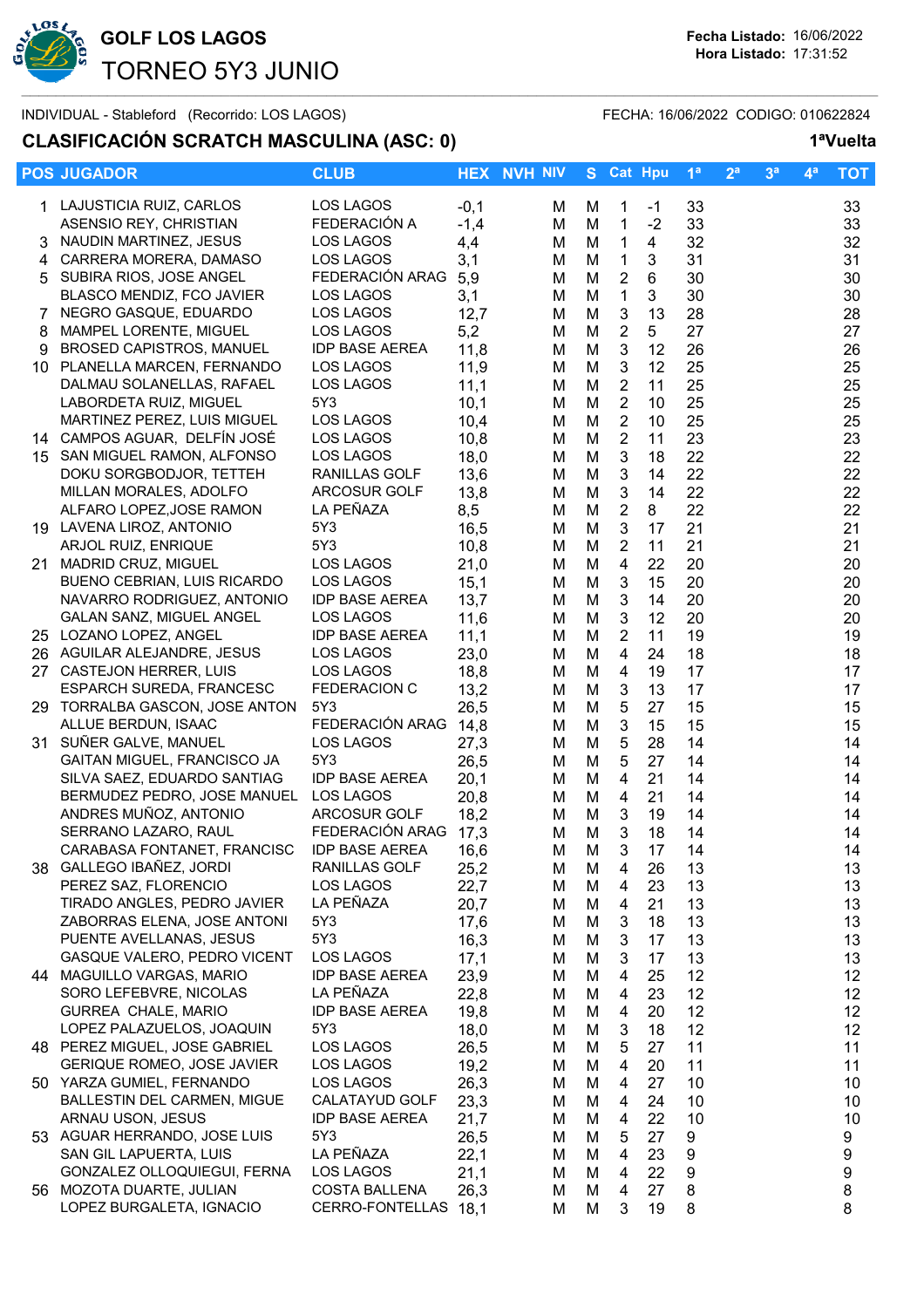

## **CLASIFICACIÓN SCRATCH MASCULINA (ASC: 0) 1ªVuelta**

|     | <b>POS JUGADOR</b>                 | <b>CLUB</b>           |      | <b>HEX NVH NIV</b> | S. |   | Cat Hpu | 1 <sup>a</sup> | 2 <sup>a</sup> | 3 <sup>a</sup> | $\mathbf{A}^{\mathbf{a}}$ | <b>TOT</b> |
|-----|------------------------------------|-----------------------|------|--------------------|----|---|---------|----------------|----------------|----------------|---------------------------|------------|
|     | LORENTE CUARTERO, MIGUEL AN        | LOS LAGOS             | 18,1 | м                  | м  | 3 | 19      | 8              |                |                |                           | 8          |
| 59  | PALACIO ACINAS, EDUARDO            | LA PEÑAZA             | 26,5 | м                  | м  | 5 | 27      | 7              |                |                |                           |            |
| 60. | <b>GARCIA FERRANDEZ, JOSE MARI</b> | <b>IDP BASE AEREA</b> | 36,0 | м                  | м  | 5 | 37      | 6              |                |                |                           | 6          |
|     | VILLACAMPA MENDOZA, DAVID          | <b>MARGAS GOLF</b>    | 36.0 | м                  | м  | 5 | 37      | 6              |                |                |                           | 6          |
|     | PEYRON GIMENO, TOMAS               | 5Y3                   | 28,3 | м                  | М  | 5 | 29      | 6              |                |                |                           | 6          |
|     | POCIELLO ZURITA, ANGEL             | <b>GOLF DE GUARA</b>  | 28,4 | м                  | м  | 5 | 29      | 6              |                |                |                           | 6          |
|     | PRIETO GIMENEZ. JORGE              | LA GALERA             | 28.3 | м                  | М  | 5 | 29      | 6              |                |                |                           | 6          |
|     | SERRANO SOLER, EUSEBIO             | FEDERACION C          | 22,9 | м                  | М  | 4 | 24      | 6              |                |                |                           | 6          |
| 66  | <b>MARTINEZ RECARI. PEDRO</b>      | LOS LAGOS             | 30,5 | м                  | м  | 5 | 32      | 5              |                |                |                           |            |
| 67  | TRESACO GRACIA, ANTONIO            | <b>GOLF DE GUARA</b>  | 30.4 | м                  | м  | 5 | 31      | 4              |                |                |                           |            |
| 68  | <b>GERIQUE RUBIRA, EDUARDO</b>     | ARCOSUR GOLF          | 33.0 | м                  | М  | 5 | 34      | 3              |                |                |                           |            |
| 69  | LOZANO RENIEBLAS, ANGEL            | LOS LAGOS             | 34,1 | м                  | M  | 5 | 35      | $\mathcal{P}$  |                |                |                           | っ          |
| 70  | TRESACO GRACIA, FERNANDO           | <b>GOLF DE GUARA</b>  | 12,6 | м                  | M  | 3 | 13      |                |                |                |                           | Ret        |
|     | VARELA DE SEIJAS FLORES. ED        | <b>LOS LAGOS</b>      | 10.2 | м                  | м  | 2 | 10      |                |                |                |                           | N.P        |